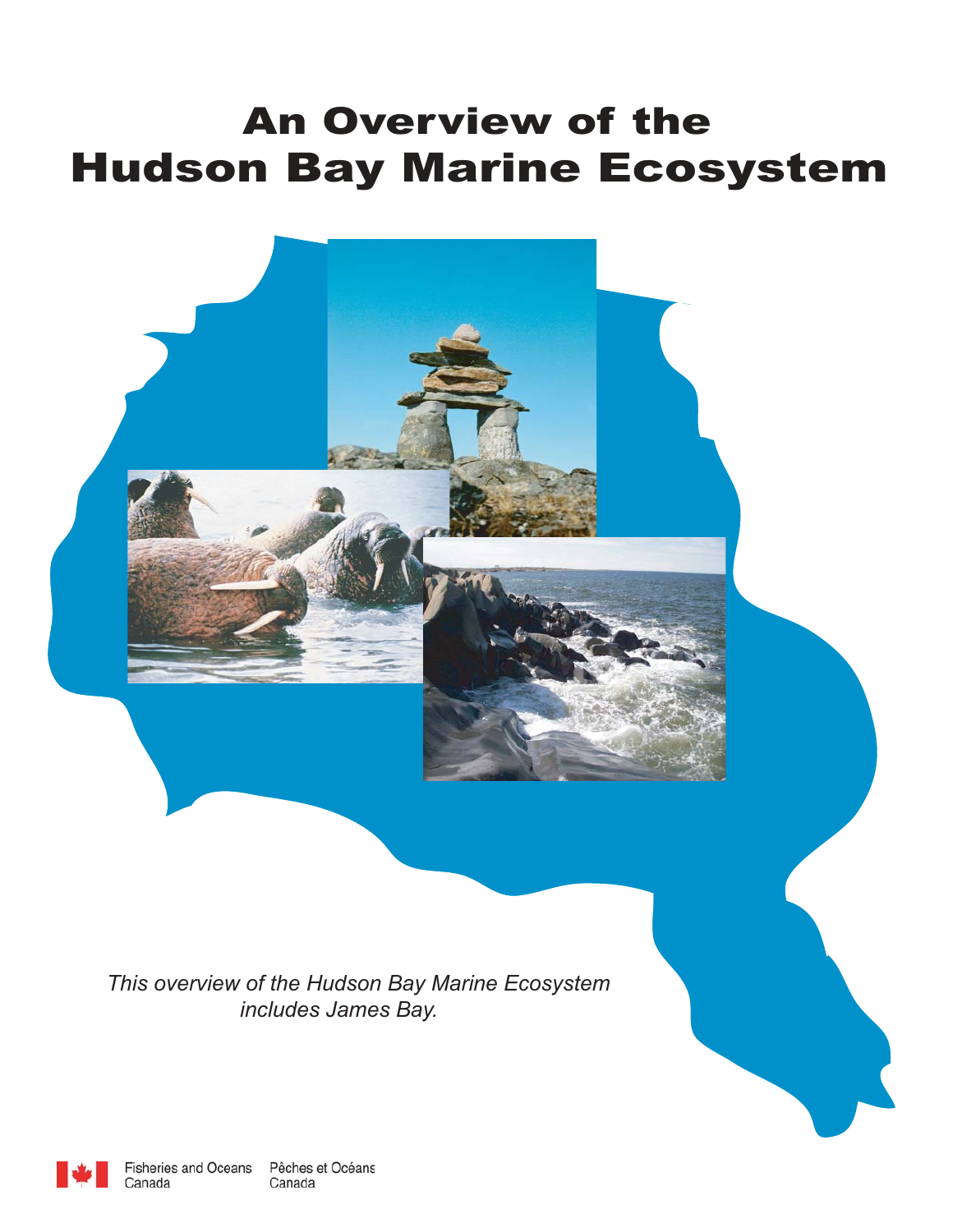# **An Overview of the Hudson Bay Marine Ecosystem**

# D.B. Stewart<sup>1</sup> and W.L. Lockhart<sup>2</sup>

### Central and Arctic Region Fisheries and Oceans Canada Winnipeg, Manitoba R3T 2N6

<sup>1</sup> Arctic Biological Consultants, 95 Turnbull Drive, Winnipeg, MB, R3V 1X2. <sup>2</sup> 833 Harstone Road, Winnipeg MB, R3R 1E1.

2005

# **Canadian Technical Report of Fisheries and Aquatic Sciences 2586**



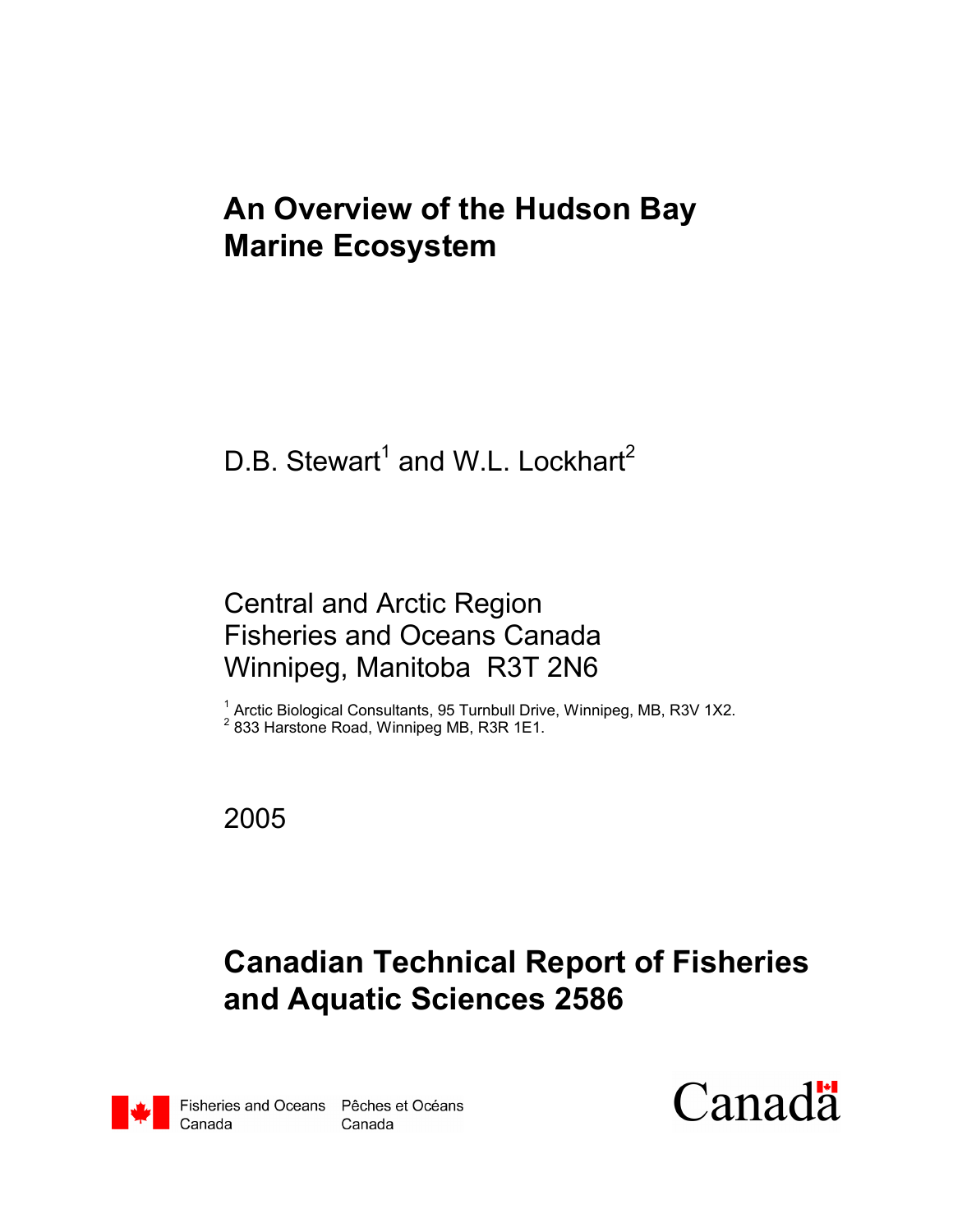Canadian Technical Report of

Fisheries and Aquatic Sciences 2586

2005

#### **AN OVERVIEW OF THE HUDSON BAY MARINE ECOSYSTEM**

by

D.B. Stewart<sup>1</sup> and W.L. Lockhart<sup>2</sup>

Central and Arctic Region Fisheries and Oceans Canada 501 University Crescent Winnipeg, Manitoba R3T 2N6

<sup>1</sup> Arctic Biological Consultants, 95 Turnbull Drive, Winnipeg, MB, R3V 1X2.<br><sup>2</sup> 833 Harstone Road, Winnipeg MB, R3R 1E1.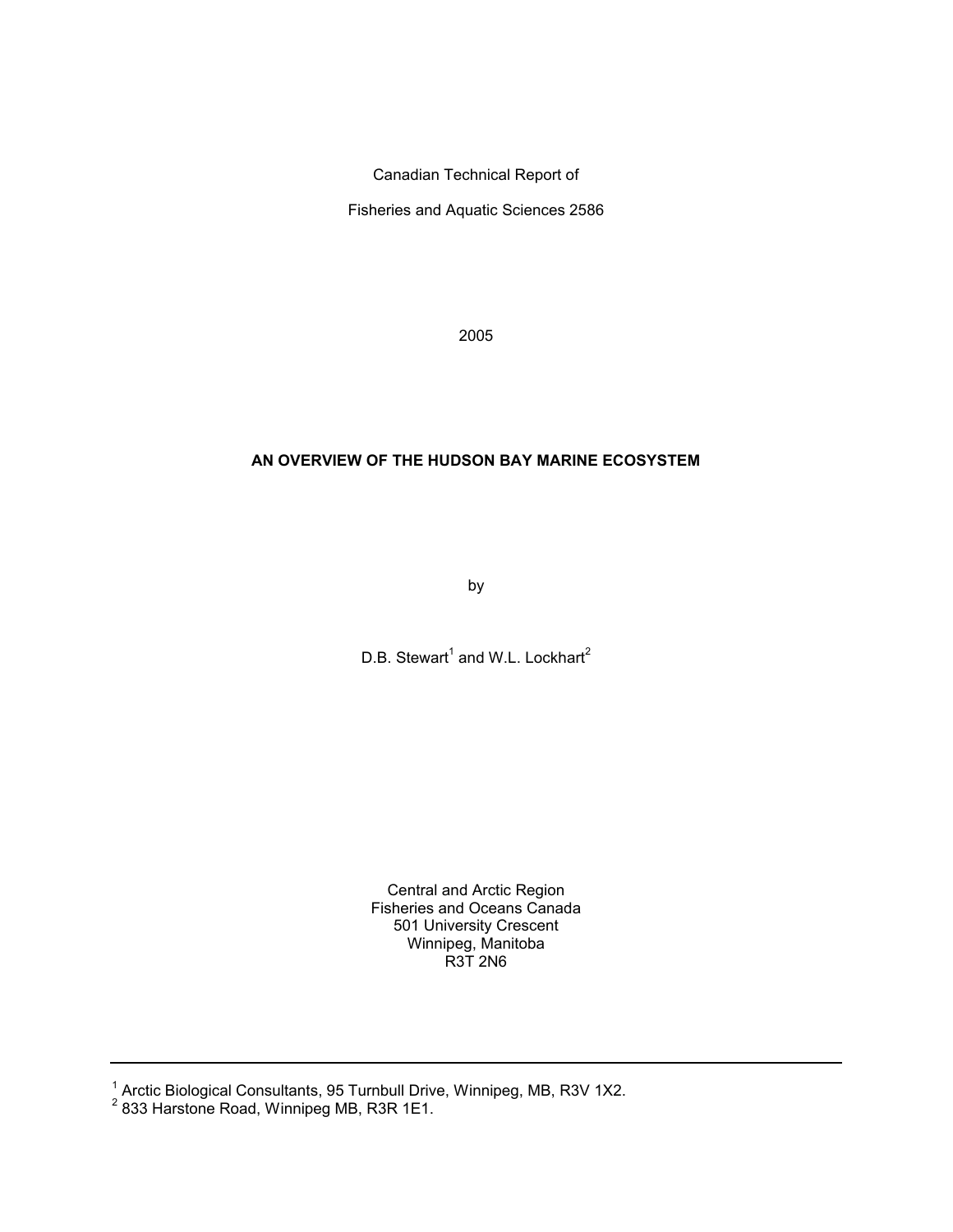#### PREFACE

This report was prepared under contract for Fisheries and Oceans Canada, Central and Arctic Region, Winnipeg, MB. The Scientific Authorities for this contract were Don Cobb and Steve Newton.

© Her Majesty the Queen in Right of Canada, 2005

Cat. no. Fs 97-6/2586E ISSN 0706-6457

Published by:

Fisheries and Oceans Canada 501 University Crescent Winnipeg, Manitoba  $R3T2N6$ 

Correct citation for this report is:

Stewart, D.B., and Lockhart, W.L. 2005. An overview of the Hudson Bay marine ecosystem. Can. Tech. Rep. Fish. Aquat. Sci. 2586: vi + 487 p.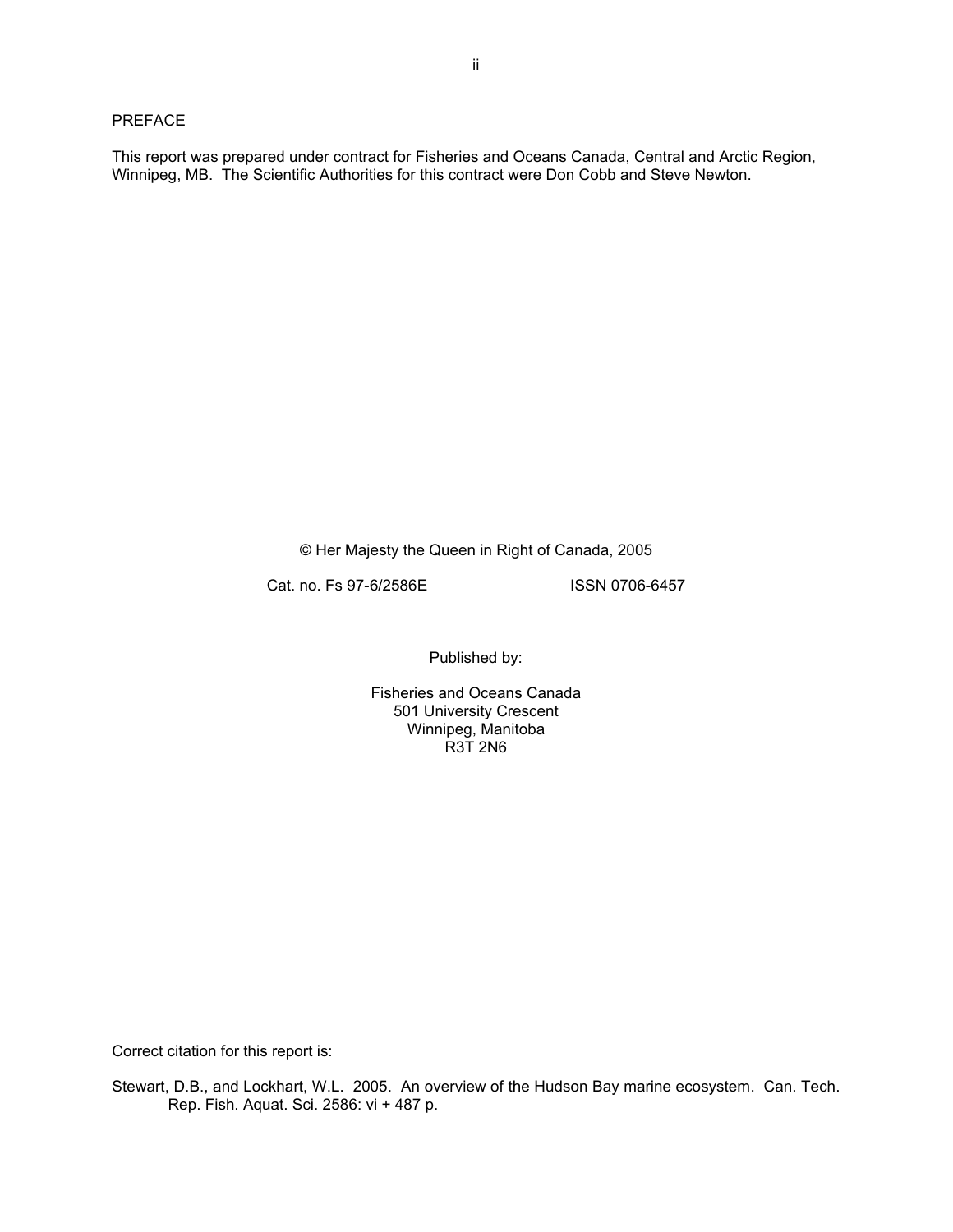### **TABLE OF CONTENTS**

| <b>CHAPTER 1</b>  |  |
|-------------------|--|
| <b>CHAPTER 2</b>  |  |
| <b>CHAPTER 3</b>  |  |
| <b>CHAPTER 4</b>  |  |
| <b>CHAPTER 5</b>  |  |
| CHAPTER 6         |  |
| CHAPTER 7         |  |
| <b>CHAPTER 8</b>  |  |
| CHAPTER 9         |  |
| <b>CHAPTER 10</b> |  |
| <b>CHAPTER 11</b> |  |
| <b>CHAPTER 12</b> |  |
| CHAPTER 13        |  |
| CHAPTER 14        |  |
| CHAPTER 15        |  |
| <b>CHAPTER 16</b> |  |
| <b>CHAPTER 17</b> |  |
| CHAPTER 18        |  |
|                   |  |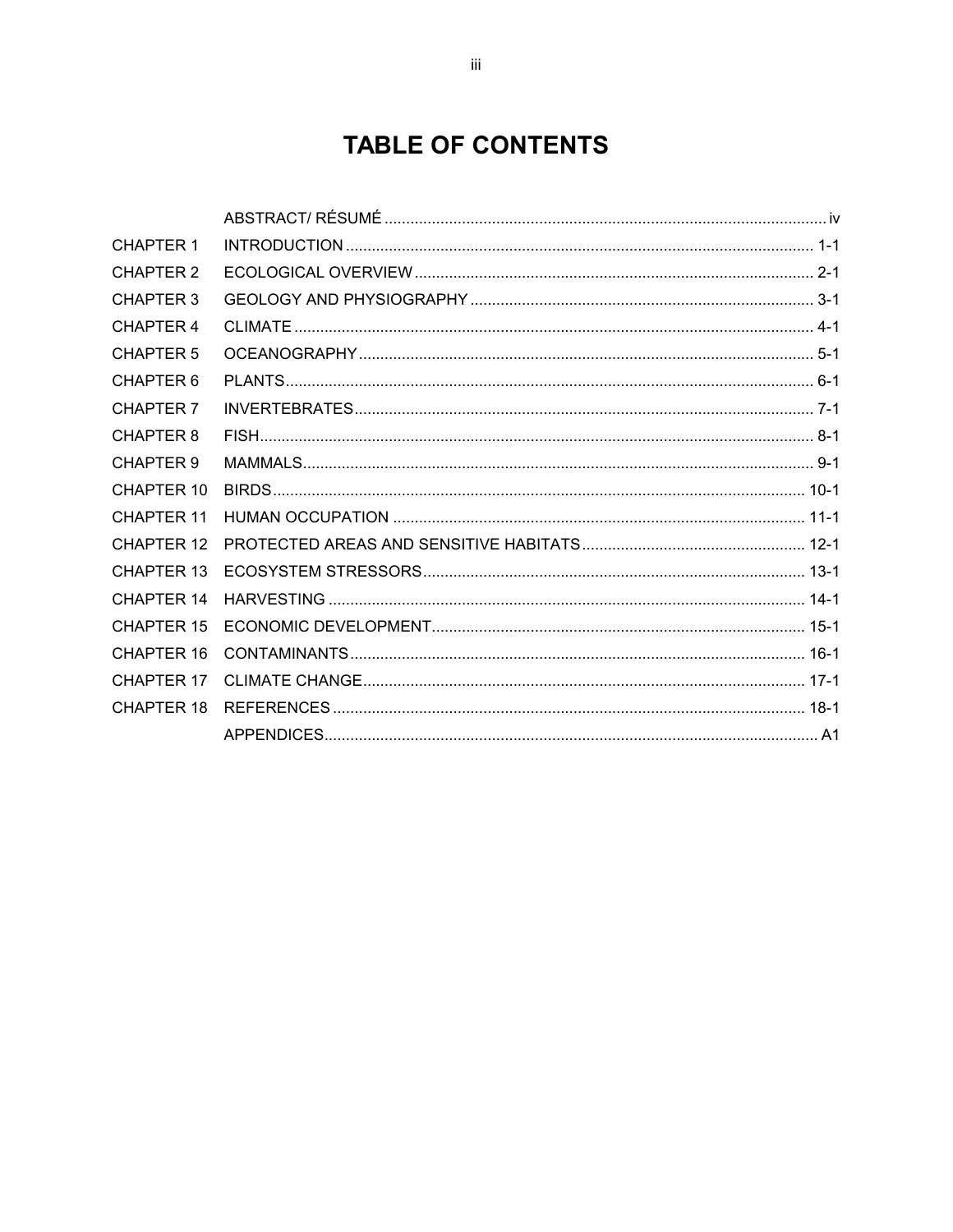#### **ABSTRACT**

Stewart, D.B., and Lockhart, W.L. 2005. An overview of the Hudson Bay marine ecosystem. Can. Tech. Rep. Fish. Aquat. Sci. 2586: vi + 487 p.

This overview summarizes knowledge of the Hudson Bay marine ecosystem, including James Bay. It has three main objectives: 1) to establish what is known about the region; 2) to provide historical (temporal) and geographical (spatial) perspective; and 3) to establish linkages among people of different cultural backgrounds and disciplines. Interactions among the ecosystem's physical, chemical, and biological components are discussed, as are factors that stress the ecosystem such as harvesting, development activities, contaminants, and climate change. The limits of our knowledge are established. The importance of key aspects of the Hudson Bay ecosystem, and their connections and interactions, are discussed. The depth of coverage varies with the information available and its relevance.

Historical information, traditional knowledge, and scientific data have been used in the overview. They are complementary sources of information that are often in good agreement. Each source has strengths and weaknesses: historical information can be limited to archival documents; traditional knowledge relies on the experience and memory of a small population that is scattered along a very long, often inhospitable, coastline; and research has been limited by cost and logistical constraints. Where differences in conclusions exist, they are highlighted and explained whenever possible.

**Key Words:** Canada subarctic, James Bay; Hudson Bay; Roes Welcome Sound; Repulse Bay; Hudson Strait; Quebec; Ontario; Manitoba; Nunavut; Kivalliq; Nunavik; Belcher Islands; Inuit; Cree; geology; physiography; climate; oceanography; Arctic waters; hydrology; ecology; plants; invertebrates; fish; marine mammals; birds; history; human settlement; parks; protected areas; sensitive habitat; harvesting; renewable resource use; economic development; environmental impact; marine ecosystem; non-renewable resource use; hydroelectric development; sediment metals; contaminants; mercury; climate change.

### **RÉSUMÉ**

Stewart, D.B., and Lockhart, W.L. 2005. An overview of the Hudson Bay marine ecosystem. Can. Tech. Rep. Fish. Aquat. Sci. 2586: vi + 487 p.

Le présent document est un résumé des connaissances sur l'écosystème marin de la baie d'Hudson, y compris la baie James. Il vise les trois objectifs suivants : 1) faire un bilan des connaissances sur la région; 2) donner une perspective historique (temporelle) et géographique (spatiale); et 3) établir des liens entre les gens de spécialités et d'antécédents culturels différents. Les interactions entre les éléments physiques, chimiques et biologiques de l'écosystème sont discutées, ainsi que les facteurs qui l'agresse, comme la chasse et la pêche, les activités de développement, les contaminants et le changement climatique. Les limites de nos connaissance sont en outre établies. L'importance d'aspects clés de l'écosystème de la baie d'Hudson, et des liens et des interactions entre eux, sont discutés. L'étendue de la couverture varie selon les renseignements disponibles et leur pertinence.

Ce survol repose sur des renseignements historiques, des connaissances traditionnelles et des données scientifiques. Ce sont des sources complémentaires d'information qui montrent souvent un niveau de concordance élevé, quoique chacune ait des atouts et des faiblesses. Les renseignements historiques peuvent n'être que des documents d'archives, les connaissances traditionnelles se fondent sur l'expérience et la mémoire d'une petite population dispersée le long d'un très vaste littoral, souvent inhospitalier, alors que les recherches sont limitées en raison des coûts et des contraintes logistiques. Lorsque des conclusions différentes sont formulées, elles sont mises en lumière et expliquées dans la mesure du possible.

**Mots clés :** zone subarctique du Canada; baie James; baie d'Hudson; détroit de Roes Welcome; Repulse Bay; détroit d'Hudson; Québec; Ontario; Manitoba; Nunavut; Kivalliq; Nunavik; îles Belcher; Inuit; Cri; géologie; physiographie; climat; océanographie; eaux arctiques; hydrologie; écologie; plantes; invertébrés; poissons; mammifères marins; oiseaux; histoire; établissement humain; parcs; aires protégées; habitat sensible; chasse; pêche; utilisation de ressources renouvelables; développement économique; incidences environnementales; écosystème marin; utilisation de ressources non renouvelables; aménagement hydroélectrique; métaux dans les sédiments; contaminants; mercure; changement climatique.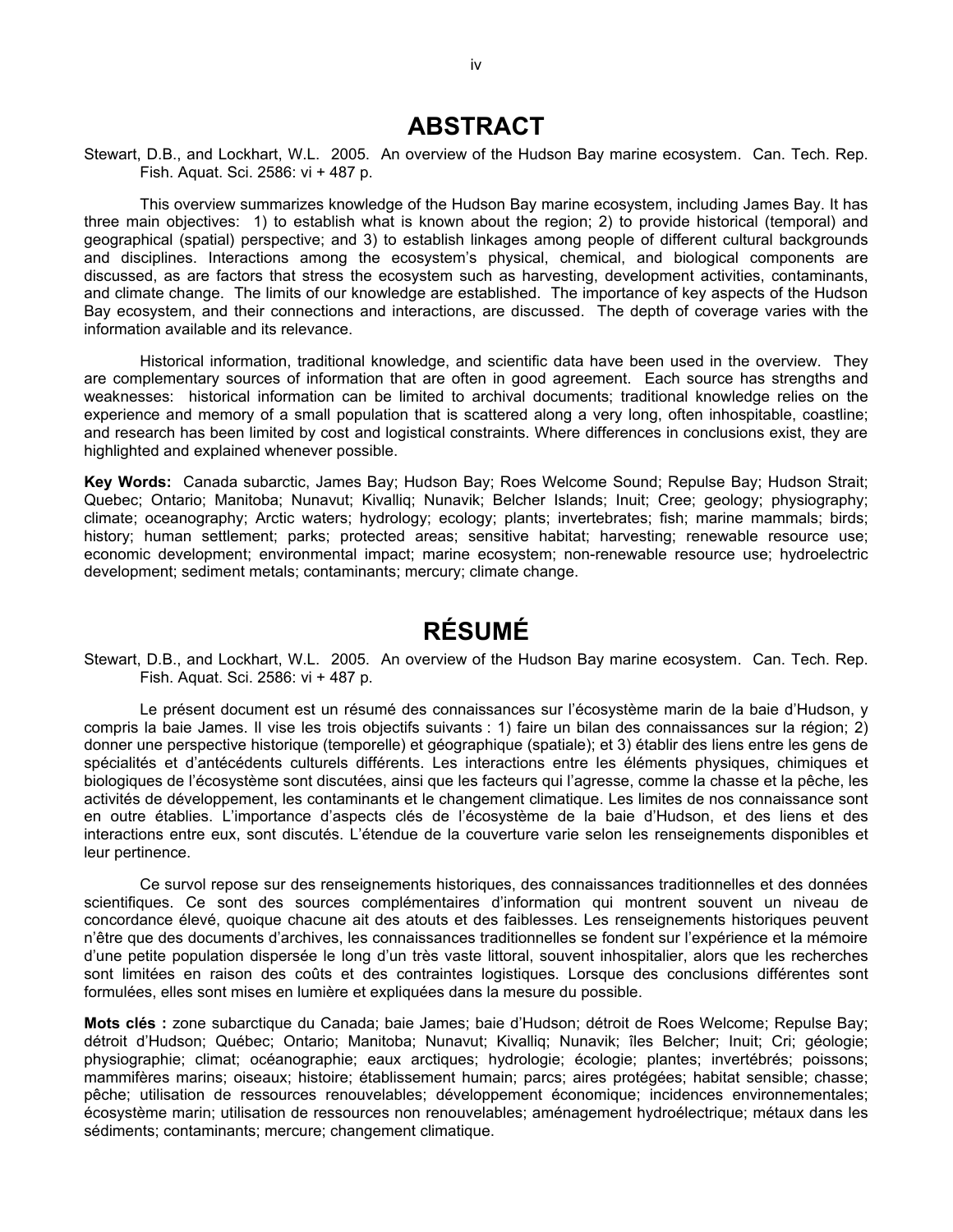#### **ACKNOWLEDGEMENTS**

This work benefited from the assistance and expertise of many people. Don Cobb, Helen Fast, and Steve Newton had the vision to initiate this project, oversaw it as part of the Department of Fisheries and Oceans' (DFO) coastal zone management initiatives in Hudson Bay, and helped to see it through to publication.

Lionel Bernier and the late Dr. Max Dunbar contributed to earlier overview documents that were prepared to assist Parks Canada identify possible National Marine Parks in Hudson Bay and James Bay. These documents, prepared in the early 1990s for Francine Mercier and Claude Mondor, formed the basis of this work. The widely distributed sediment data for Hudson Bay were derived from the Ph.D. Thesis of Penny Henderson of the Geological Survey of Canada.

Elva Simundsson and her staff at the Eric Marshall Aquatic Research Library (DFO, Winnipeg) provided invaluable assistance in obtaining reference material. Ken Abraham of the Ontario Ministry of Natural Resources (OMNR), Danielle Baillargeon (DFO), Chris Chenier (OMNR), Brigitte de March (DFO), Miriam Fleming (Sanikiluaq), Patt Hall (DFO), Penny Henderson of the Geological Survey of Canada, Ipeelee Itorcheak (DFO), Craig Machtans of Environment Canada (EC), Martin Obbard (OMNR), Richard Remnant of North/South Consultants Inc. in Winnipeg, Pierre Richard (DFO), François Saucier (DFO), Lyle Walton (OMNR), and Brian Zawadski (Nunavut Development Corp., Rankin Inlet) kindly provided unpublished data for use in this report. Dave Rudkin of the Royal Ontario Museum and Graham Young of the Manitoba Museum (MM) kindly allowed us to use their photographs, and Martin Curtis (DFO) confirmed the identification of the invertebrate species they show. Together with many, many others they also provided published information and sound advice.

Sections of the manuscript were edited by Ross Brown (EC; climate), Don Cobb (DFO; introduction, invertebrates), Susan Cosens (DFO; mammals), Helen Fast (DFO; human occupation), Patt Hall (DFO; harvesting), Heiner Josenhans (Geological Survey of Canada; geology), Pierre Larouche (DFO; oceanography), Robie Macdonald (DFO; climate change), Mark Mallory (Canadian Wildlife Service; birds), Dale McGowan (DFO; harvesting), Steve Newton (DFO; economic development, protected areas and sensitive habitats), Simon Prinsenberg (DFO, oceanography), David Punter of the University of Manitoba (UM; plants), James Reist (DFO; fishes), Pierre Richard (DFO; mammals), Gordon Robinson (UM; plants), Gary Stern (DFO; contaminants), Rob Stewart (DFO; mammals), and Graham Young (Manitoba Museum; geology).

Barb Stewart (Sila Consultants, Howden, MB) edited the entire manuscript, and Cecile Stewart (Arctic Biological Consultants, Winnipeg) provided editorial comments throughout this project. Mark Ouellette (DFO) formatted the manuscript for publication and prepared many of the maps. Steve Newton prepared the cover page.

We thank all of you for your efforts, which have greatly improved this work and helped to bring it to fruition.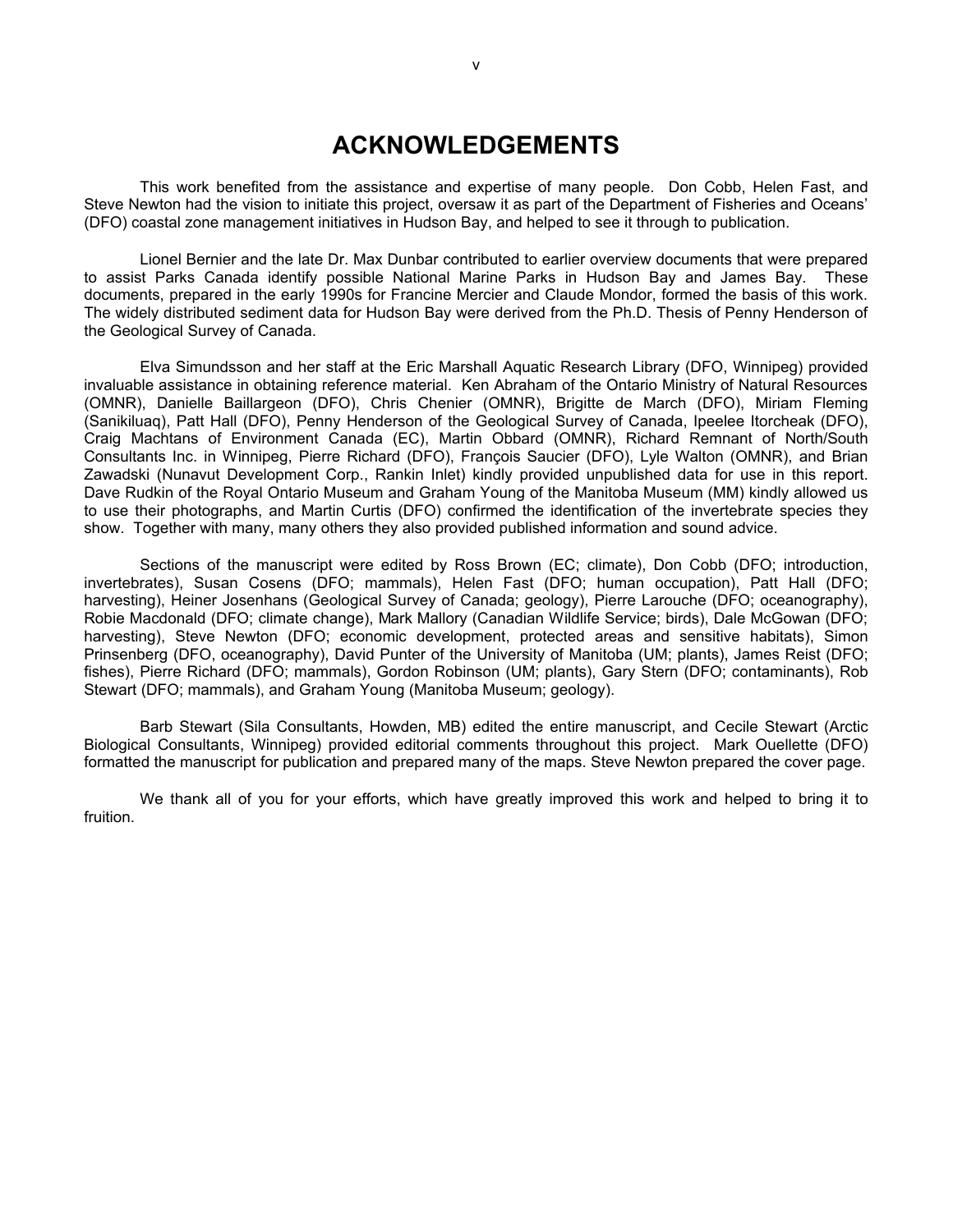### **DEDICATION**

*This work is dedicated to Cécile, Ceilidh, and Heather Stewart, whose love and understanding made it possible.*